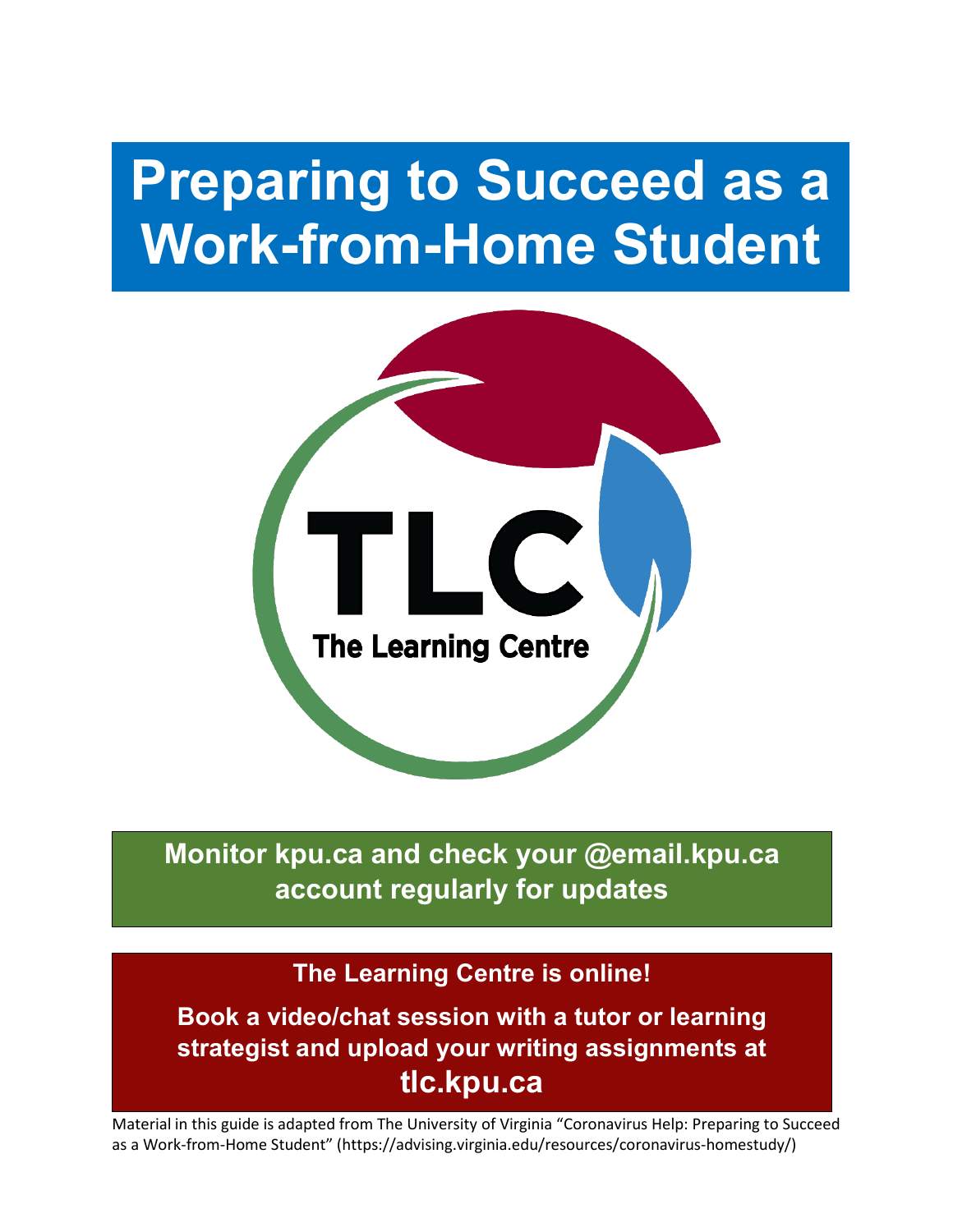Should you find yourself having to continue your studies from home or off campus, remember that you, your classmates and your instructor are all in the same situation. Keep calm! Some of your classes may not require you to be online at a specific time, while others may. So set up a schedule. Just because you don't have to come to class doesn't mean that you don't have to set aside time for your courses. You will need plan your time to complete the work required on a daily and weekly basis.

First, recognize that you, your classmates, and your instructors will all have to work together to adjust. Be patient with yourself and with others during this time. Second, the overarching theme of the guidance below is that you will need to create structure for yourself in order to succeed as an online learner. Your routines with friends, student organizations, and work will change. If some of your classes move to a format that does not require you to be in class at a specific time, or if attendance policies change, you may not feel the same pressure to structure your life around your coursework.

To adjust for these changes, you will need to find ways to create that structure for yourself. Below are some suggestions and considerations as you work to do this.

#### **Plan your time**

- Choose your preferred tool for keeping track of your to-do list, due dates, and schedule. This may be a mobile app, wall calendar, or bound paper agenda. The important thing is that it is a format that you will actually use. You might consider whether it would be helpful to keep your schedule somewhere that is visible to your family or roommates so that they know when you are likely to be unavailable – in an online lecture or working on your assignments.
- Review each of your course presentations and watch for communications from your instructors on changes to due dates, assignments, and exams. Update your calendar accordingly. Block out class sessions and other time-specific obligations, write down deadlines, and create phone or sticky note reminders for important tasks.
- Normally, you might keep a semi-regular schedule that includes things like going to the library or studying on-campus. Do you really know just how much time you spend on coursework, though? Figure out how much time you typically need to devote to each class and account for when you will need extra time for major assignments or exams. Write this information out in a way that makes sense to you, and use it to draft a daily and weekly task list and schedule. Be realistic about how much you are able to accomplish in one day, and build in extra buffer time when you have big assignments due.
- While class times and other meetings may have a predetermined time, it will be up to you to define the structure of much of your day. Once you know how much time you will need to devote to your coursework, think about the best time of day for you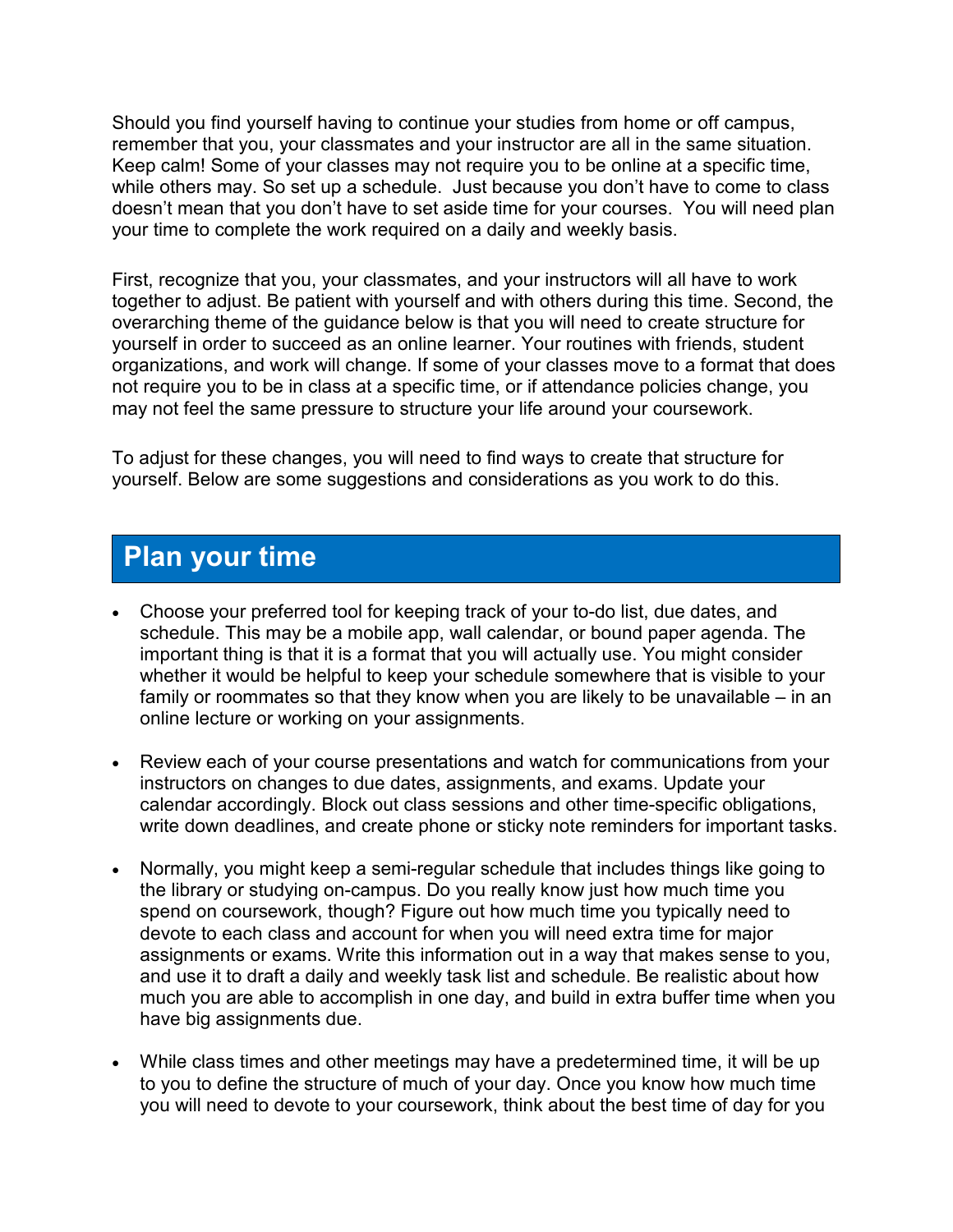to do that. Depending upon your living arrangements, you should consider the schedules of others in your house or apartment.

• Schedule time to spend with family and friends, even if it is over the phone or online. There are a few reasons to do this. First, knowing that you have made time for relaxation and socializing will make it easier to focus on the task on hand when you need to be reading or studying. Second, it will signal to your friends and family that you have considered their needs and schedules and that you care about them, but that you also need to prioritize your coursework.

## **Discuss schedules, boundaries, and expectations with your family or roommates**

- Whether you are living at home with your family or with other students in a house or apartment, you should sit down and have a discussion about how you can help each other with this adjustment.
- Prepare for this discussion by constructing an outline of the amount of time that you will need to devote to coursework and the types of tasks you will be doing. For example, will you sometimes need quiet space so that you can engage in online class discussions using a speaker and microphone? Your family or roommates will be better able to support your learning if they are aware of your needs.
- If you are living at home with family members who work or are also in school, consider working during the same hours that they do to help remove the temptation to socialize when you intended to be studying. If other family members are also working from home, plan ahead to share technology resources or favored working spaces.
- If you are living in a household with young children or others who require care, be sure to clarify with the rest of your family who will be responsible for providing that care and at what times.

### **Prepare your study space and state of mind**

• Keep your learning materials handy. Make it easy for yourself to attend class or complete assignments. Keep paper, pens, chargers, and other materials all together to make work convenient. If possible, keep a dedicated space in your home set up with these materials ready to go. If it's not possible to keep a dedicated space, then keep everything together in a box or backpack, and treat that at your mobile home office.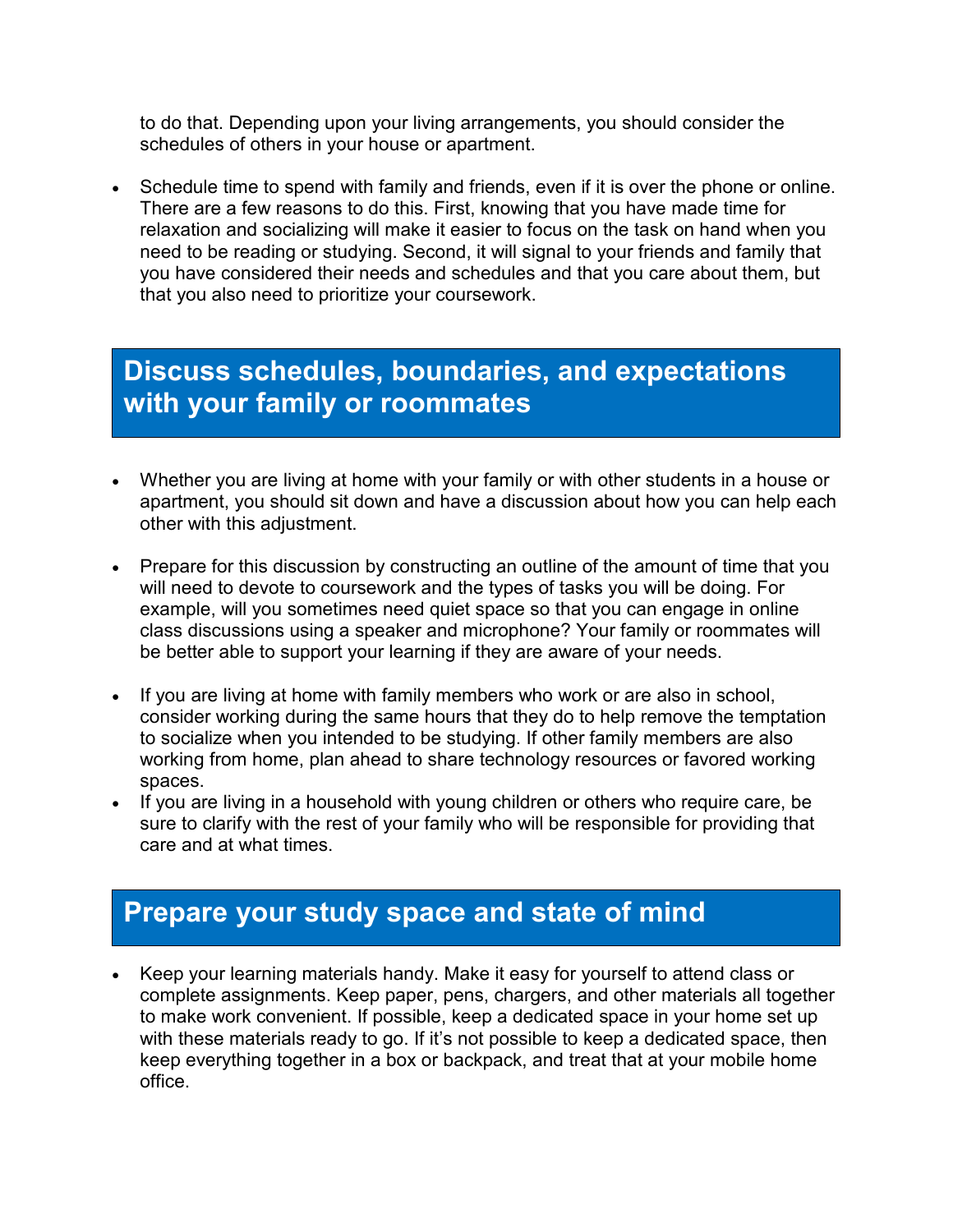- Do you need quiet space to engage in online classes? If you cannot escape background noise in your home, remember to mute the microphone as needed. Keep a notecard handy stating that class is in session, and make it visible to others in your living space.
- You should develop habits around your state of mind as well. Get dressed for an online class just as you would for an in-person class. Take a few minutes before each class session to think about what material will be covered that day and what questions you may have. You might normally do that while you walk or ride the bus to class. That's a great habit, and you should try to maintain it as an online learner. If you have trouble shifting your focus away from goings-on in your apartment or with your family, try quiet breathing exercises as you sit down to study.

#### **Stay connected to friends and University resources**

- Find ways to stay connected with friends and classmates. You might try having a regular call with a friend or a group while you eat so that you can catch up and support each other. Designating a time for these chats will also help to keep you focused during your scheduled work hours. Lean on your friends for social support, but also work to keep each other accountable to your goals and priorities.
- Check with your instructors about whether they encourage similar online interactions for class study groups. They may be open to ideas about how to engage students in their coursework and support their success during this time.
- While it may take some time—especially at first—for instructors and KPU departments to be able to return every email or find out the answer to every question, we still encourage you to reach out and ask for help when you need it.
- Be patient with your instructors as they work to reformat their courses and address any unforeseen issues that are likely to arise, but be sure to email or call (as directed by each instructor) when you need clarification or feel that you are missing information. Don't wait till the last minute!
- Book an online session with a tutor or learning strategist at http://tlc.kpu.ca
- You can also submit your written work for feedback to [http://tlc.kpu.ca](http://tlc.kpu.ca/) and [http://writeaway.ca](http://writeaway.ca/)
- Our libraries are open and staff are prepared to assist with research and coursework. Don't hesitate to ask! If you don't know where to start, try AskAway – available at<https://www.kpu.ca/library/services/askalibrarian>